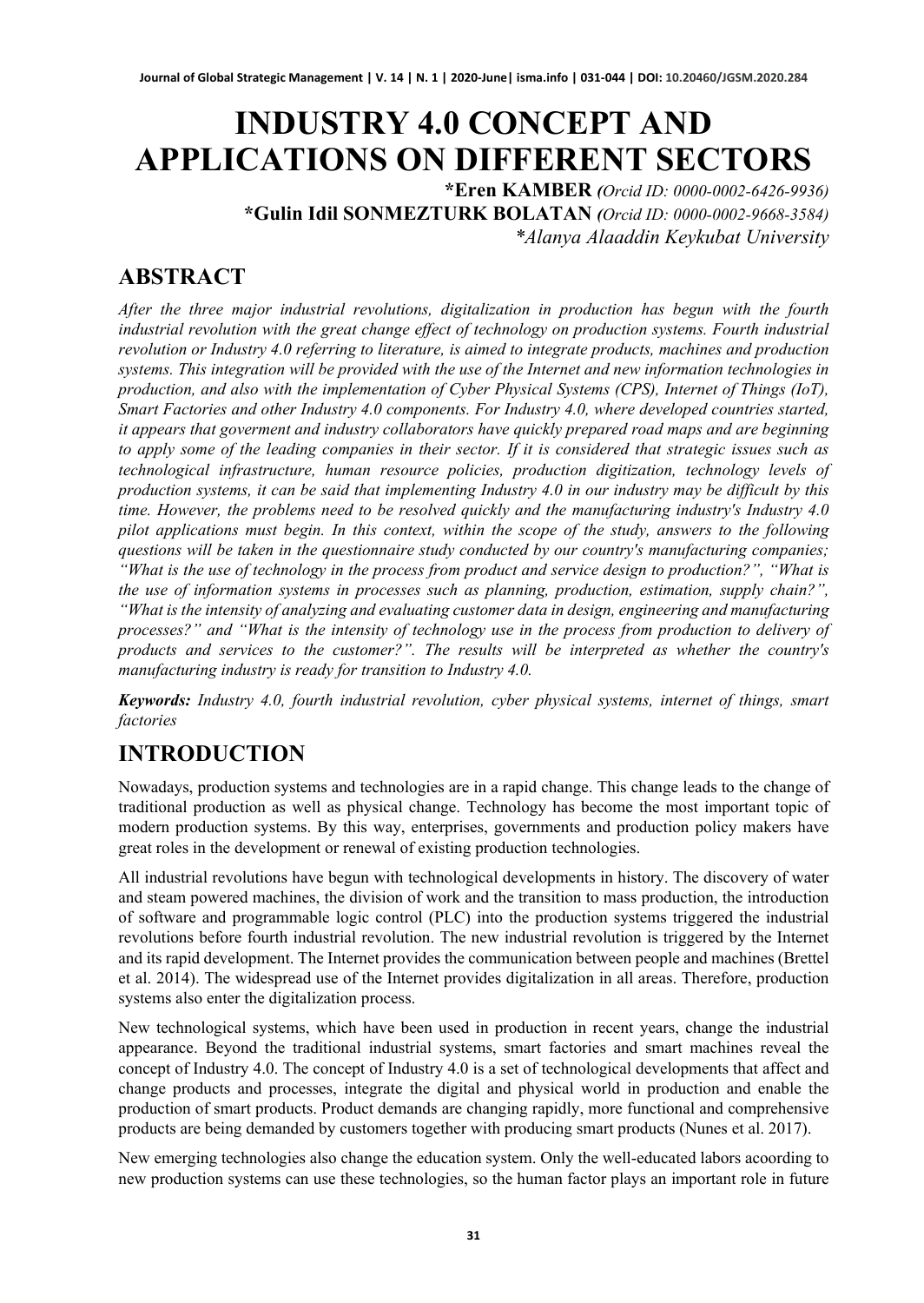production systems. For this reason, companies should pay attention to human resources management and strategies, and focus on the development of the qualified workforce (Benesova and Tupa, 2017).

Increasing data volume with new technologies also rise demand for the cloud system. If it is analyzed in information technology, there will be a need for expert personnel who will implement the cloud system in the enterprises. Also, cloud system engineers and experts providing technological integration for companies will be working in the management staff. It means that, after the transition to the cloud system, information systems personnel qualifications will change and they will have to be more qualified (Benesova and Tupa, 2017).

Purpose of this study is to figure out awareness of Industry 4.0 in Turkey's manufacturing industry. It can be said that industry of Turkey is not suitable to apply Industry 4.0 and its components right now. By this way, it is better to determine which problems can be faced while practicing Industry 4.0. Road maps for beginning to new production technologies can be prepared qucikly. The results of this article can be guide for exercising Industry 4.0 and its components.

Before the transition to Industry 4.0, the infrastructural lacks of the industrial companies will be determined according to their awareness levels, and the steps to be taken before the state policies together with the necessary technology, infrastructure and education investments that will be presented as a solution proposal in the study. Briefly, the main purpose of the study is to measure the awareness of Turkey's industrial enterprises Industry 4.0.

# **LITERATURE**

# **Concept Of Industry 4.0**

Announcing its name at the Hannover Fair in Germany for the first time in 2011, Industry 4.0 has been a considered subject by academics, practitioners, politicians and government officials worldwide since then. Kagermann (2013) defines Industry 4.0 as a new trend for automation and data transfer in manufacturing technologies. Cyber physical systems (CPS), internet of things (IoT), cloud systems and smart factories are the main components that make up the concept of Industry 4.0. To summarize the industry 4.0 system briefly; by using cyber physical systems in smart factories, digital copies of real objects are created in the virtual world. Products are in communication with each other and with users with internet of things. Also, they are coordinated. Thus, production and process monitoring in the cyber physical system will be made using the internet (Sung, 2017).

Industry 4.0 is seen as the most comprehensive industrial revolution. Because starting from the economic issues, including social and environmental issues that affect our daily life takes the field of new industrial revolutions influence (Garbie, 2016). Industry 4.0 can also be defined as a combine of every stage of production in enterprises in the traditional production processes with internet and information communication technology (Bortoloni et al. 2017). In other words, industry 4.0 is the linking of people and objects with any communication technology or service in every platform at all times (Wagner et al. 2017).

In 2013, Acatech defined Industry 4.0 as "The technical integration of production and logistics activities with the use of cyber physical systems, internet of things and internet of services" (Bartodziej, 2017).

After the application of Industry 4.0, the enterprises will be changed in accordance with the relevant articles:

- Functional and smart products will be produced by using internet of things and cyber physical systems.
- It will be ensured that customer oriented productions can be realized instead of mass productions.
- Real-time information and data transfer will be realized with smart factoris and smart products.
- As raw materials and resources are optimized, efficiency will be increased and alternative energy sources will be able to use.
- Smart systems, machines and robots will have more important roles in production.
- The need for unskilled labor will be reduced.
- Production errors will be reduced nearly to zero.
- Development of occupational health and safety practices will be considered.
- Flexibility of working hours with Industry 4.0 will change shift strategies.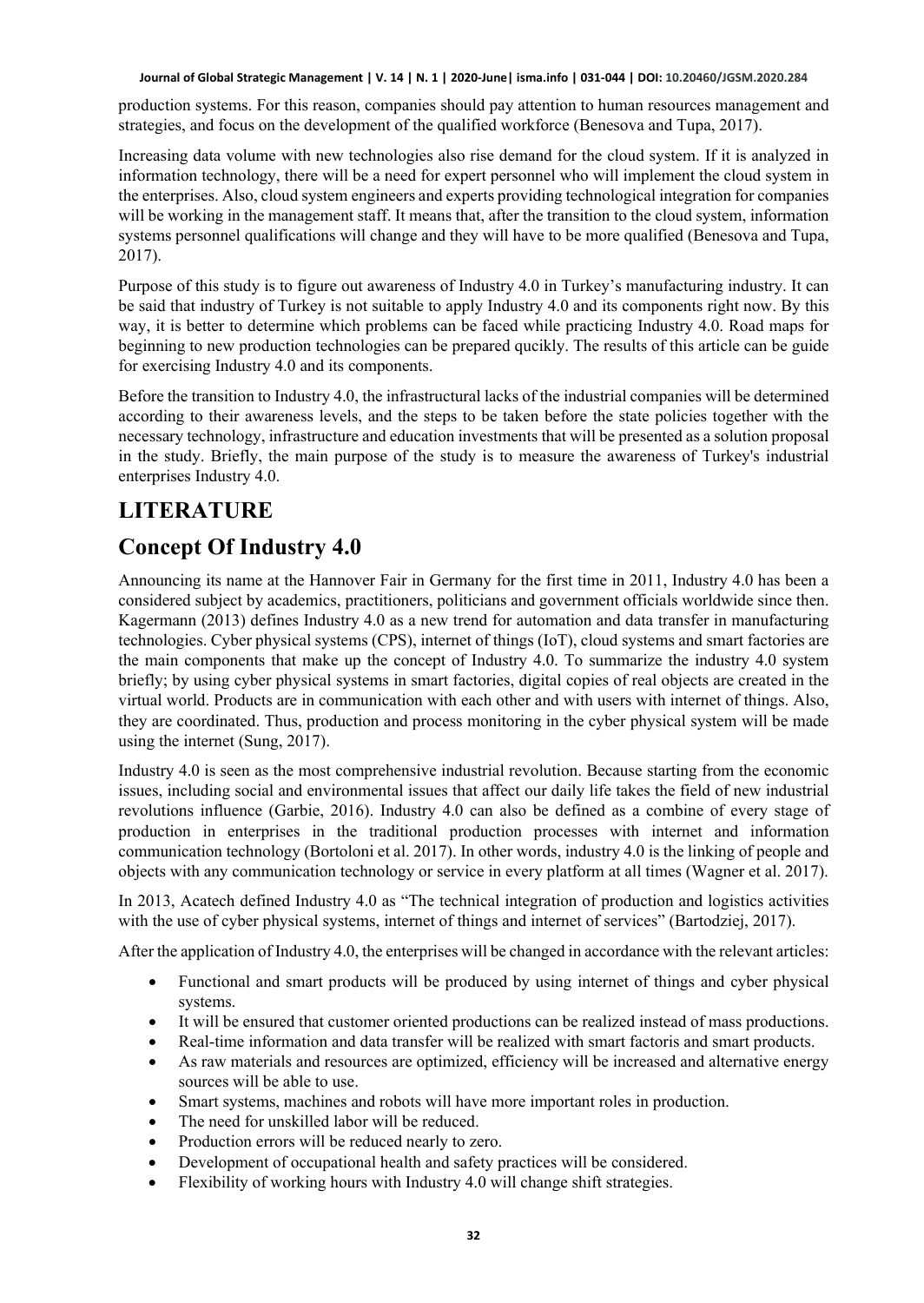- Customer requests that are individualized can be realized with 3D printers outside the factory with simple production processes.
- Global markets will grow with adapting companies to new systems.
- By combining physical objects with the virtual world, production and consumption processes will be associated with the virtual world (Yazici and Duzkaya, 2016).

The first industrial revolution took place in England. After occurence, the first industrial revolution spread to Western European countries and the United States right after England. With the industrial revolutions, many implementations in production have been changed and new rules have been started to be applied in industries. Industrialization can be defined as the transformation of nature parallel to human needs (Aksoy, 2017).

The history of industrial revolutions, some of the important inventions and technologies of industrial revolutions can be seen on Table 2.1 briefly.

| First industrial revolution (1760-1830)      | Discovery of water and steam power machines                                         |
|----------------------------------------------|-------------------------------------------------------------------------------------|
| Second industrial revolution (1840-<br>1973) | The discovery of electricity, division of labor and mass production implementations |
| Third industrial revolution (1974-2011)      | Establishment of automation systems, development of information Technologies        |
| Fourth industrial revolution (2011-)         | Cyber physical systems and rapid transfer of information in production              |

### **Table 2.1** History of Industrial Revolutions

(Gabaçlı and Uzunöz, 2017)

# **Components of Industry 4.0**

Selek (2015) classifies the basic technological components of Industry 4.0 as follows; Intelligent robots, simulation, horizontal / vertical software integration, internet of things (network of integrated sensors), cyber security, cloud, additive production such as 3D printing, augmented reality and big data and analysis are the core components of Industry 4.0.

Except main components of Indsustry 4.0, other applied Industry 4.0 technologies are as follows: wearable technologies (smart watches, goggles, gloves), virtual reality applications, autonomous vehicles (drones), data analysis programs (Hoffman and Rüsch, 2017).

As it is mentioned, some of the significant components for Industry 4.0 can be identified as follow:

# *Cyber Physical Systems*

Cyber physical systems, which are one of the main components of Industry 4.0 applications, are the systems that convey the physical movements of the objects with the help of sensors via the internet to the cyber system (Alçın, 2016). Cyber physical systems, as can be seen from the definition, form physical activities in virtual systems. Considering the production systems, all activities of production in cyber physical systems are transferred to the virtual world.

After exercising cyber physical system in production systems, it will be very crucial for production. Because, through cyber physical system, every level of production (smart products, machines, factories) will be connected to each other (Pereira and Romero, 2017).

### *Internet of Things*

Internet of things allows all objects in production to communicate with each other through communication devices such as RFID, sensor, operating system, mobile phone. Also, it provides companies having reaction to common production targets in the same processes (Hermann et al. 2016).

Internet of things can be defined as connecting physical objects to each other with internet every day, communicating human, machine, information systems in this system with each other and applying smart factories in production systems. In addition, a different definition is made as "A world where physical objects are integrated with information technologies in the internet network and actively participate in business processes" (Pereira and Romero, 2017).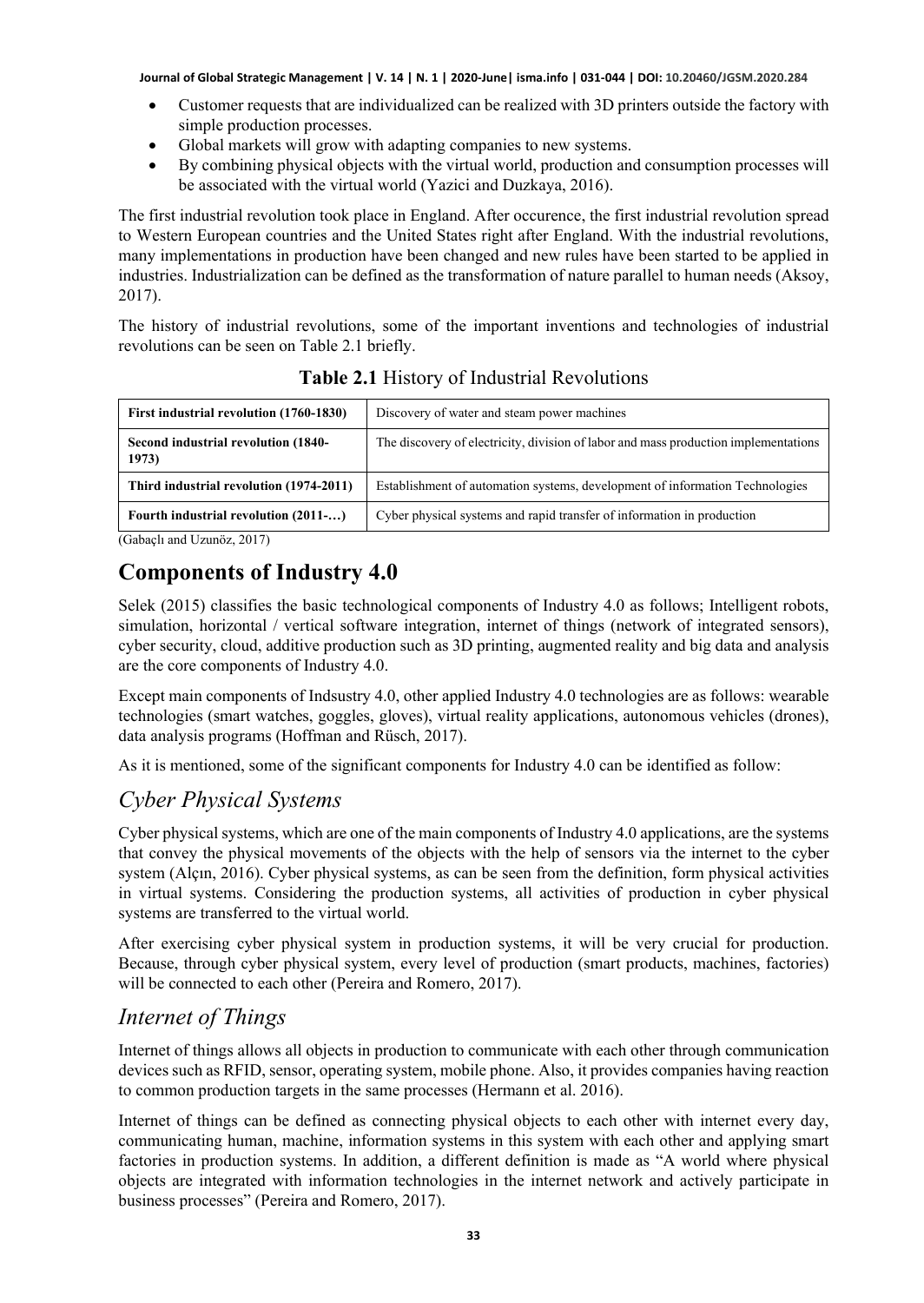### *Smart Factories*

Smart factories are a solution that is based on the principles of production to be able to respond quickly to the ever-changing customer expectations and to adapt to the required changes. When smart factories are installed, the complexities experienced in production are solved and production efficiency is increasing. Smart factory environment and scope are formed by the connection of the enterprise with human resources, machinery and smart products (Nunes et al. 2017).

Smart factories have smart devices and smart products that are integrated with IoT and CPS concepts. Smart devices have onboard processing, data storage, communication technology, sensors and actuators. Intelligent products can identify themselves, define their status, history and approaching processes (Mehami et al. 2018).

Production sequence is known systematically in smart factories. Also, machines and people are automatically directed according to production work plans (Hermann et al. 2016). Smart products can determine their production planning. By this way, production can be achieved automatically by smart production systems.

### **Advantages and Disadvantages of Industry 4.0**

Industry 4.0 is precisely one of the most major subjects for the manufacturing industry in the years to come. Schmitt (2015) declared why Industry 4.0 is critical and revolutionizing information technology, marketing and sales processes with five items:

1. Industry 4.0 will decrease the responsibility of companies to adapt to new business trends. The rapid demand risings in the market, short life time products, complicated product structures, and supply chains working international are the subjects in which companies are thought to be forced.

2. Companies will be more innovative with Industry 4.0, and thus productivity will rise up. New trend technologies usage in production systems with digital and smart systems will rise the internet innovation speed in production systems and new business models will be achieved more quickly in production systems.

3. Customers are oriented at the center of production with Industry 4.0. The customization of the products will be made possible by digital systems, customer requests will be more critical in product designs.

4. The labor factor becomes the most critical subject with Industry 4.0. Productions can be made without labor, in the case of need in automation systems, workers will be in process, and employee will be needed mostly to solve complicated duties in production systems.

5. Important earnings in non-production subjects such as energy, raw materials and enterprise sources will be ensured. Environmental solutions, social and economic problems will be solved faster by using modern technologies in smart systems, and creative solutions will be introduced for production lines (Morrar et al., 2017).

With the application of Industry 4.0, it is necessary to mention the advantages that will be provided to the customers as well as the advantages that will be provided to the enterprises. Customers are an important part of the system in the supply chain. Industry 4.0 offers many advantages to customers. First of all, it will be easier for customers to communicate with every part of the supply chain in the digitalizing system. With the help of integrated technological systems and automations, customer requirements and additional requests will be delivered to the system instantly and appropriate solutions will be produced. Customer requests will be met quickly. Finally, open production and product information provided by smart products to customers will ensure more accurate usage information about the product and will be important in terms of tracking the life cycle of the product (Pereira and Romero, 2017).

In addition to the positive aspects of the implementation of Industry 4.0, there will be negative effects on the enterprises. It is important to identify and evaluate the economic impacts of digitalized production processes. Changes lead to significant difficulties in the enterprise. The challenges that businesses face when implementing Industry 4.0 are:

- Information technology security issues
- Reliability and stability in machine-machine systems
- Protection of integration of production processes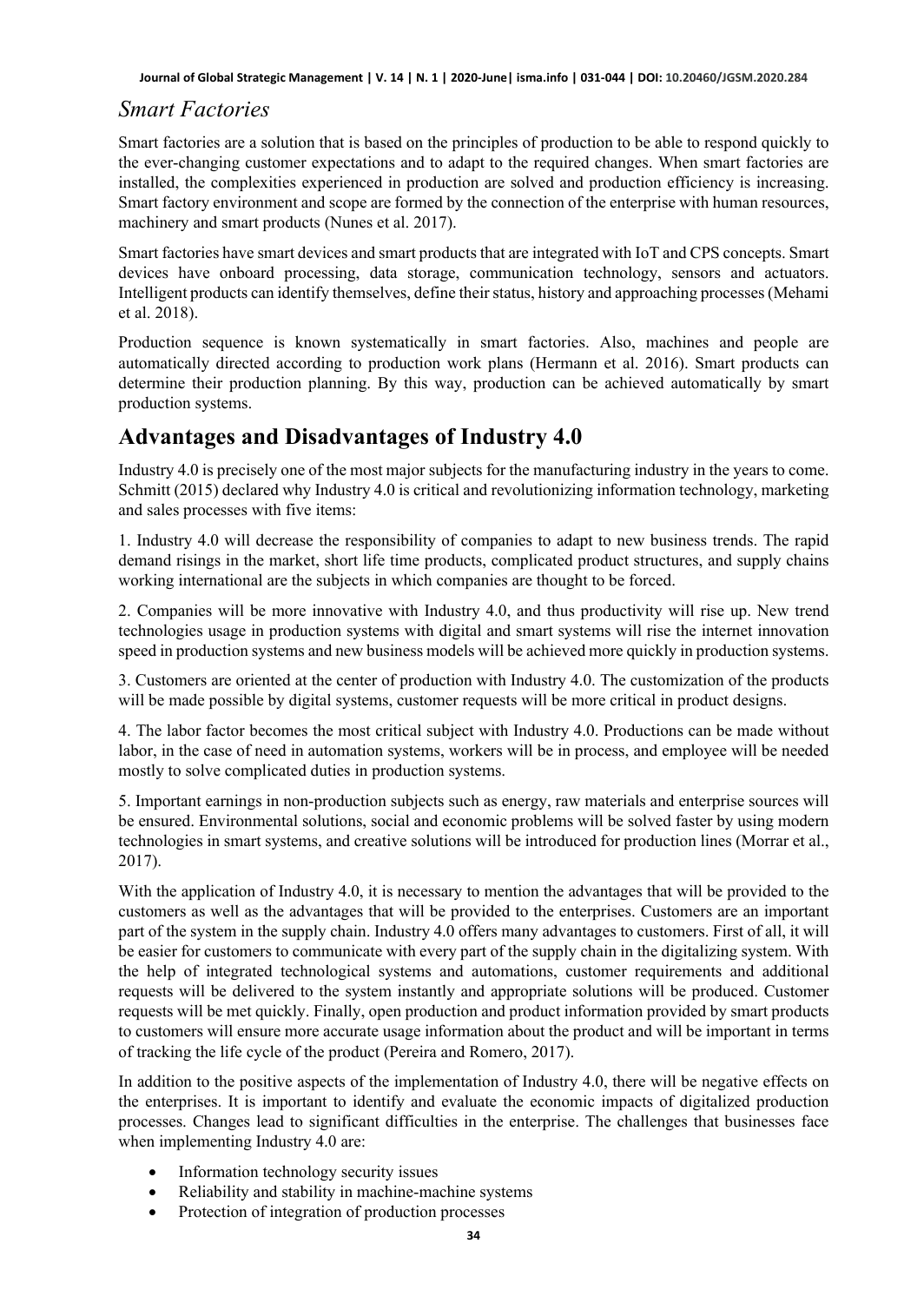- Preventing systemic pauses due to information technology, which may lead to a delay in production or stopping.
- Protection of product know-how information
- To have adequate skills as an enterprise to prevent disruption of the Industry 4.0 processes.
- Unnecessary redundancies of information technology department to production processes
- Unwillingness to change the roles of the employees in the system with changes in the system
- Reductions in work groups requiring a low level of education, especially since many jobs with the new system will now be carried out through automation and computing processes (Sung, 2017).

Data security and cyber burglary are an important issue as Industry 4.0 will enable online connections in production. Management information security should be taken care seriously because transferring production data to out of enterprise can take them in difficult situations.

# **THE PROPOSED METHODOLOGY**

# **Purpose Of Research**

According to Industry 4.0 and digitalization in production, current situation of companies in manufacturing industry of Turkey and point of view of Industry 4.0 are evaluated within the scope of the study. Industry 4.0, which can be thought as an initial level in our country, needs to be understood well and correct strategies should be established. By this way, it was tried to determine the lacks of the manufacturing industry on Industry 4.0 with the survey questions used in the research and the hypotheses created in parallel with the survey questions in this study.

The concept of Industry 4.0, resulting from the use of cutting-edge technology in production, is therefore an industrial revolution that closely concerns all industries. Since Industry 4.0 can be applied in every sector where industrial production takes place, the sector has not been differentiated in this study. Sectors and enterprises have been examined in the light of the survey study, and the knowledge levels of Industry 4.0 and their readiness to the new industrial revolution have been tried to be determined.

The survey questions were sent by e-mail to production companies operating in Turkey. No sectors were chosen especially. Because, the idea was that Industry 4.0 can be applied in every sectors related to its technological advantages. Senior executives working in these firms and employees in production, production planning, quality, R&D, marketing departments and managers answered the survey questionnaire. A total of 202 return surveys were obtained from the firms.

The significance levels of the hypotheses were analyzed by SPSS 22 data analysis program. Consequently, specific hypotheses have been established and examined by taking into account sectoral differences and Industry 4.0 knowledge levels of the participants.

It is important to select the correct sample size in order to ensure statistical significance of the survey results. According to the literature, if the number of variables is not high, between 100 and 200 variables can be selected (Tabachnick and Fideli, 2001). By this way, 202 of participants were selected for the survey.

# **Findings Regarding Participants**

The sectoral classification of the participating companies to survey is shown in Table 3.1. Between 202 participants, 199 of them stated the sector they worked for and evaluated within the scope of the study. The survey with the highest participation of 28.14 percent consists of metal, machinery and equipment sectors. Rest of the participants can be seen on Table 3.1.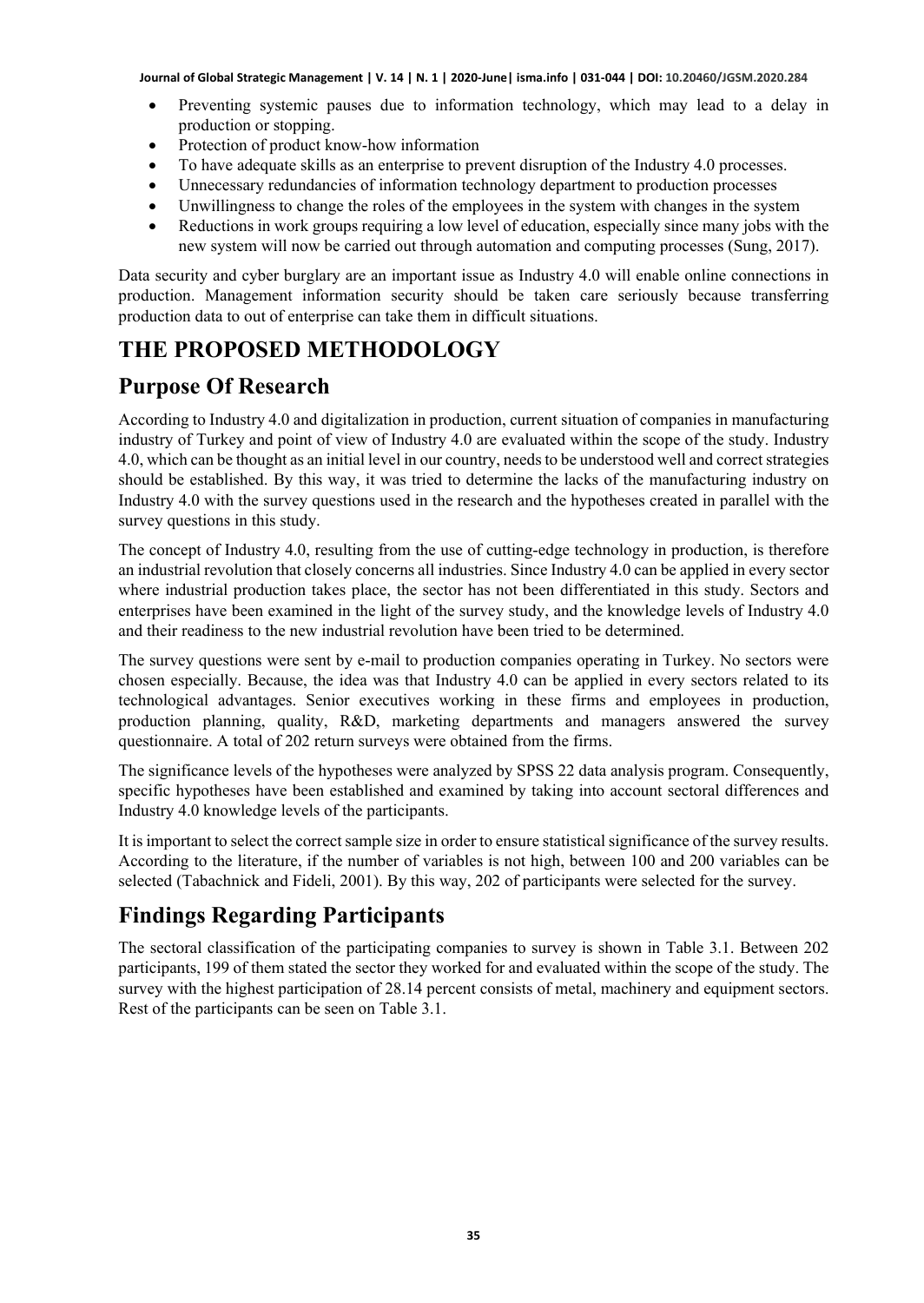| <b>Sector</b>                                                   | <b>Total</b> | Percentage |
|-----------------------------------------------------------------|--------------|------------|
| Metal, machinery and equipment                                  | 56           | 28,14      |
| Food, tobacco and alcohol                                       | 50           | 25,13      |
| Automotive and electronics                                      | 37           | 18,59      |
| Chemical, plastic, pharmaceutical, cleaning                     | 27           | 13,57      |
| Paper production and printing, wood and furniture, construction | 15           | 7,54       |
| Others                                                          | 14           | 7,04       |
| Total                                                           | 199          | 100        |

**Table 3.1** Grouping the Companies by Sectors

The firms participating in the study according to the number of employees are grouped in Table 3.2. Small and medium-sized companies (SMEs) are defined as firms that employ less than two hundred and fifty employees and do not exceed the annual net sales revenue or financial balance of 40 million Turkish Liras (Council of Ministers Decision, 2012).

**Table 3.2** Grouping of Companies Participating in the Study by Number of Employees

| <b>Number of Employees</b> | <b>Number of Participants</b> | Percentage |
|----------------------------|-------------------------------|------------|
| SME companies              | 130                           | 59,41      |
| Large scale companies      | 82                            | 40,59      |
| Total                      | 202                           | 100        |

The research was conducted in the manufacturing sector. The participants of the survey were asked to be engineers or specialists in production, production planning, quality,  $R \& D$ , marketing departments or senior management. The distribution of the participants by departments is shown in Table 3.3.

| <b>Departments</b>       | <b>Number of Participants</b> | Percentage |
|--------------------------|-------------------------------|------------|
| Production               | 98                            | 48,51      |
| Research and Develpoment | 33                            | 16,34      |
| Quality                  | 29                            | 14,36      |
| Production Planning      | 17                            | 8,42       |
| Marketing                | 13                            | 6,44       |
| Strategy                 | 9                             | 4,46       |
| Purchasing               | 3                             | 1,49       |
| <b>Total</b>             | 202                           | 100        |

**Table 3.3** Grouping of Survey Participants by Departments

Participation in the research was mostly from the production department, then from the R & D, quality, production planning, marketing, strategy and purchasing departments respectively. Department managers are listed in their departments and business executives are evaluated within the scope of strategy department in Table 3.3.

# **Findings Related to Survey Questions**

The average of the responses of the participants to the survey questions are shown in Table 3.4. The survey questions are prepared according to the 5-point Likert scale.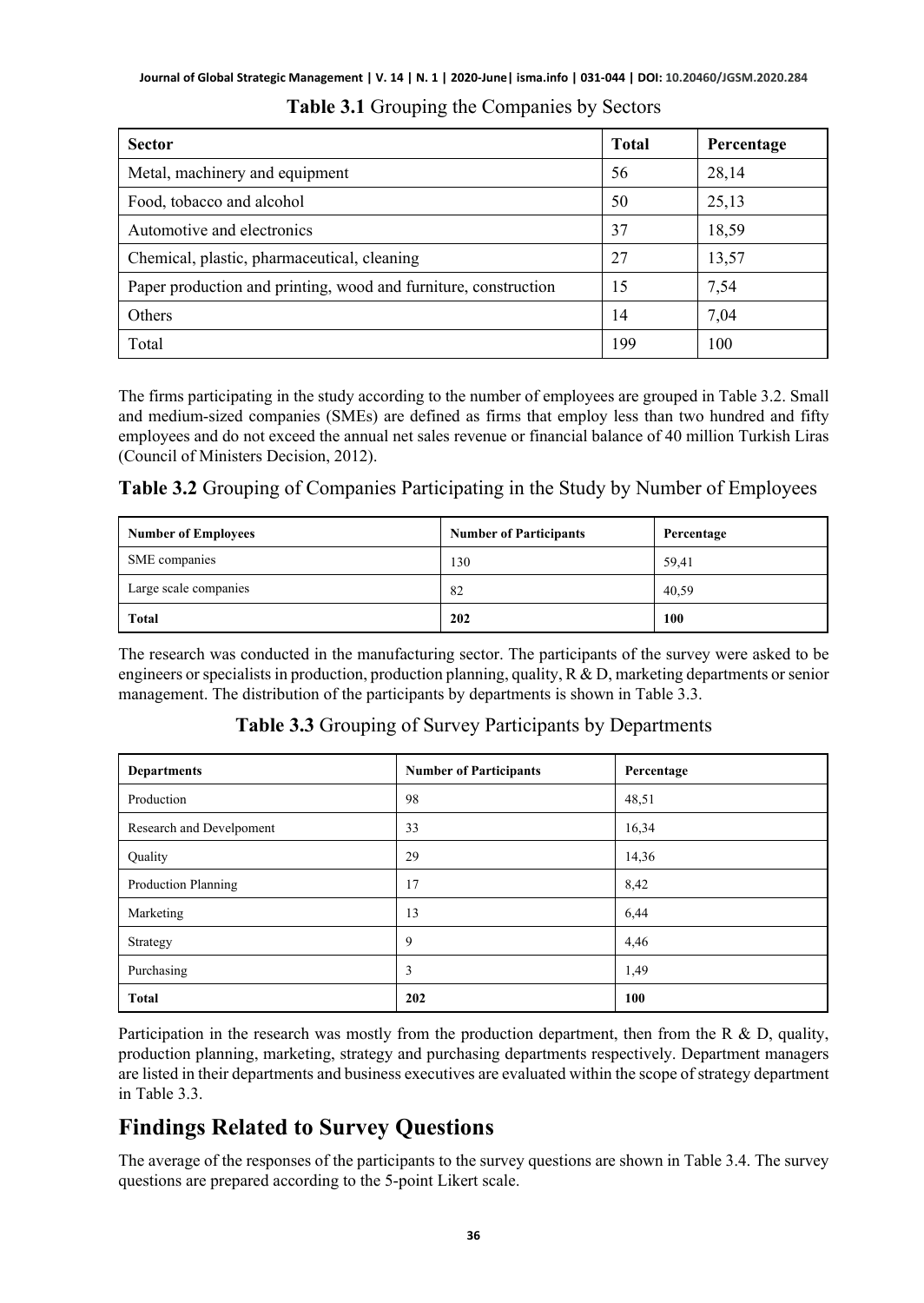| <b>Survey Questions</b>                                                                                                            | Average | <b>Scaling</b>                                                                                                                 |
|------------------------------------------------------------------------------------------------------------------------------------|---------|--------------------------------------------------------------------------------------------------------------------------------|
| What is the use of technology in the process from product<br>and service design to production?                                     | 3,653   | 1- Manual planning and design, low automation<br>5- Full automation and information systems (ERP,<br>MRP etc.)                 |
| What is the use of information systems in processes such<br>as planning, production, estimation, supply chain?                     | 3,219   | 1- Manual, experience-based operations<br>5- Operation-specific information system use                                         |
| What is the intensity of analyzing and evaluating customer<br>data in design, engineering and manufacturing processes?             | 3,218   | 1- Data analysis not performed<br>5- Design and production changes are made<br>regularly by evaluating customer specifications |
| What is the intensity of technology use in the process from<br>production to delivery of products and services to the<br>customer? | 3.109   | 1- Manual operations<br>5- Integrated customer management, distribution,<br>supply chain automation                            |

#### **Table 3.4** Answers of Participants to Survey Questions

As can be seen in Table 3.4, the participants have positive answers to the questionnaires related to the Industry 4.0 awareness and Technologies in this study.

### **Hypotheses**

Before transition to Industry 4.0 applications, it is necessary to be aware of Industry 4.0 technology levels and production knowledge, skills and capabilities. In line with the survey questions, sectors that are ready to implement Industry 4.0 or think that Industry 4.0 applications are necessary for the country's industry have been categorized. Then, it is predicted that the implementation of certain Industry 4.0 technologies and information technology infrastructures will be answered at variable rate in sectoral basis. In this context, the following hypotheses were formed.

**H1:** There is a difference between sectors in the intensity of analyzing and evaluating customer data in design, engineering and production processes.

**H2:** There is a difference between sectors in the intensity of using technology in the process from product and service design to production.

**H3:** There is a difference between sectors in the intensity of the using information systems in the processes such as planning, production, prediction and supply chain.

**H4:** There is a difference between sectors in the rate of technology usage in the process from production to delivery of products and services to the customer.

### **Evaluation of Hypotheses**

**H1:** There is a difference between sectors in the intensity of analyzing and evaluating customer data in design, engineering and production processes.

One-way ANOVA (one-way analysis of variance) was used to test  $H_1$  hypothesis. Table 3.5 shows the homogeneity of variance test. Since sig. value is greater than 0,10 (0,743), it can be said that the variances are homogeneous. In this case, the basic assumption of one-way ANOVA analysis is provided.

| LeveneStatistic | df1 | df2 | $\sim$<br>Sig. |
|-----------------|-----|-----|----------------|
| .544            |     | 193 | .743           |

#### **Table 3.5** Homogeneity of Variances for H1

Table 3.6 shows the one-way ANOVA test for  $H_1$ .  $H_1$  is accepted because sig. value (0,005) is not greater than 0,10. According to the test results, the established alternative hypothesis is accepted. That is, there is a difference between sectors in the intensity of analyzing and evaluating customer data in design, engineering and production processes.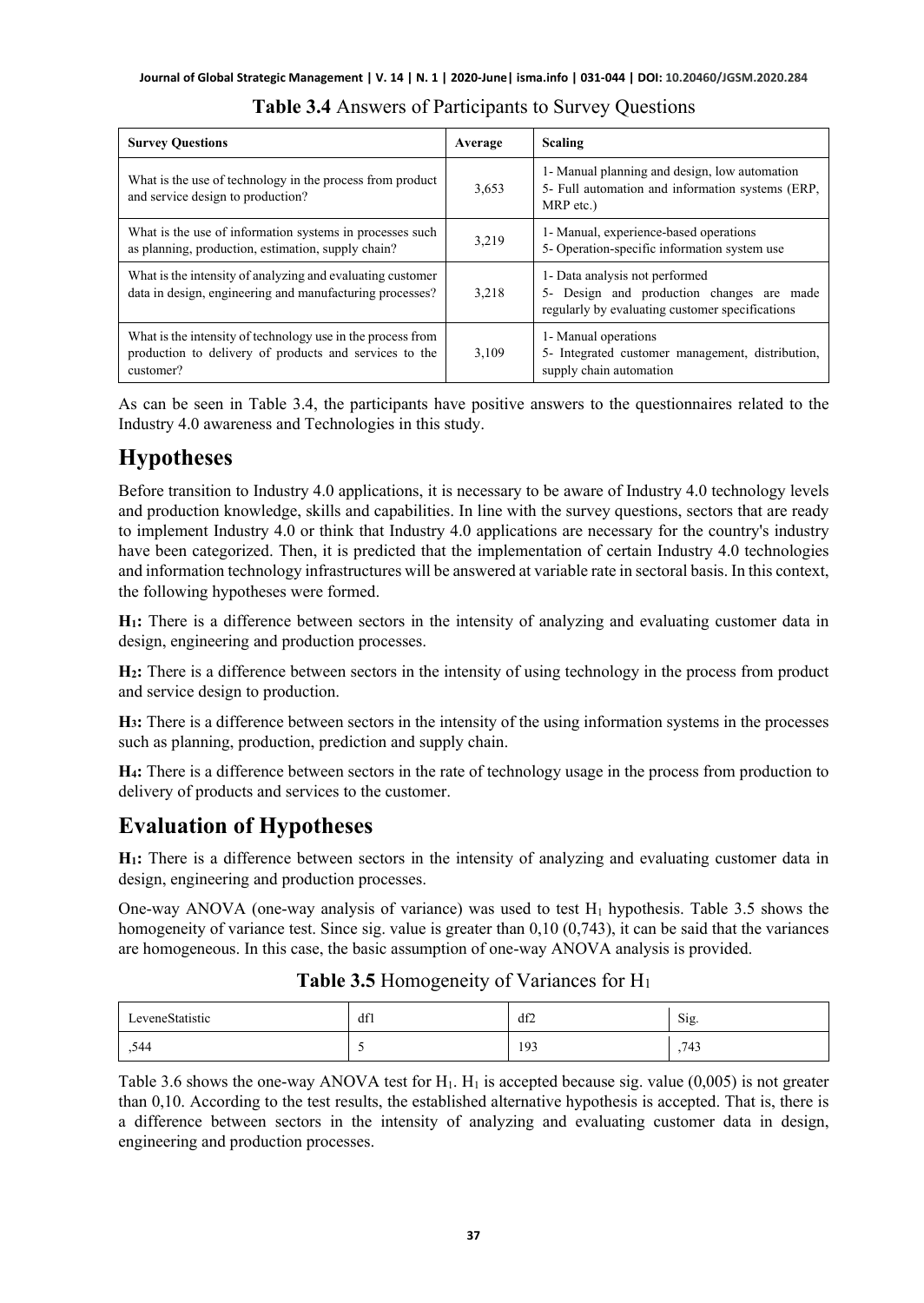|                | Sum of Squares | df  | Mean Square |       | Sig. |
|----------------|----------------|-----|-------------|-------|------|
| Between Groups | 17,485         |     | 3,497       | 3,485 | ,005 |
| Within Groups  | 193,651        | 193 | 1,003       |       |      |
| Total          | 211,136        | 198 |             |       |      |

**Table 3.6** Analysis of Variance For H1

The average of the responses of the survey participants to the "What is the intensity of analyzing and evaluating customer data in design, engineering and manufacturing processes?" question is shown in Table 3.7.

### **Table 3.7** Evaluation of Analyzing Customer Data in the Design, Engineering and Production Process of Sectors

| <b>Sector</b>                                                   | <b>Total</b> | Percentage |
|-----------------------------------------------------------------|--------------|------------|
| Metal, machinery and equipment                                  | 56           | 3,09       |
| Food, tobacco and alcohol                                       | 50           | 2,90       |
| Automotive and electronics                                      | 37           | 3,64       |
| Chemical, plastic, pharmaceutical, cleaning                     | 27           | 3,14       |
| Paper production and printing, wood and furniture, construction | 15           | 3,20       |
| Others                                                          | 14           | 3,79       |

**H2:** There is a difference between sectors in the intensity of using technology in the process from product and service design to production.

One-way ANOVA (one-way analysis of variance) was used to test the H2 hypothesis. Table 3.8 shows the homogeneity of variance test. Since sig. value is greater than 0,10 (0,870), it can be said that the variances are homogeneous. In this case, the basic assumption of one-way ANOVA analysis is provided.

| LeveneStatistic | df1 | df2 | $\sim$<br>$S_1g$ . |
|-----------------|-----|-----|--------------------|
| ,368            |     | 193 | ,870               |

**Table 3.8** Homogeneity of Variances for H2

Table 3.9 shows a one-way ANOVA test for  $H_2$ . The  $H_2$  hypothesis is rejected because its sig. value (0,218) is greater than 0,10. According to the test results, the established alternative hypothesis is rejected. In other words, there is no difference between sectors in the intensity of using technology in the process from product and service design to production.

**Table 3.9** Analysis of Variance for H2

|                | Sum of Squares | df  | Mean Square |       | Sig. |
|----------------|----------------|-----|-------------|-------|------|
| Between Groups | 6.279          |     | 1,256       | 1.422 | ,218 |
| Within Groups  | 170,485        | 193 | .883        |       |      |
| Total          | 176,764        | 198 |             |       |      |

According to the sectors examined, the average value of the responses of the participants to the survey question "What is the use of technology in the process from product and service design to production?" is shown in Table 4.8.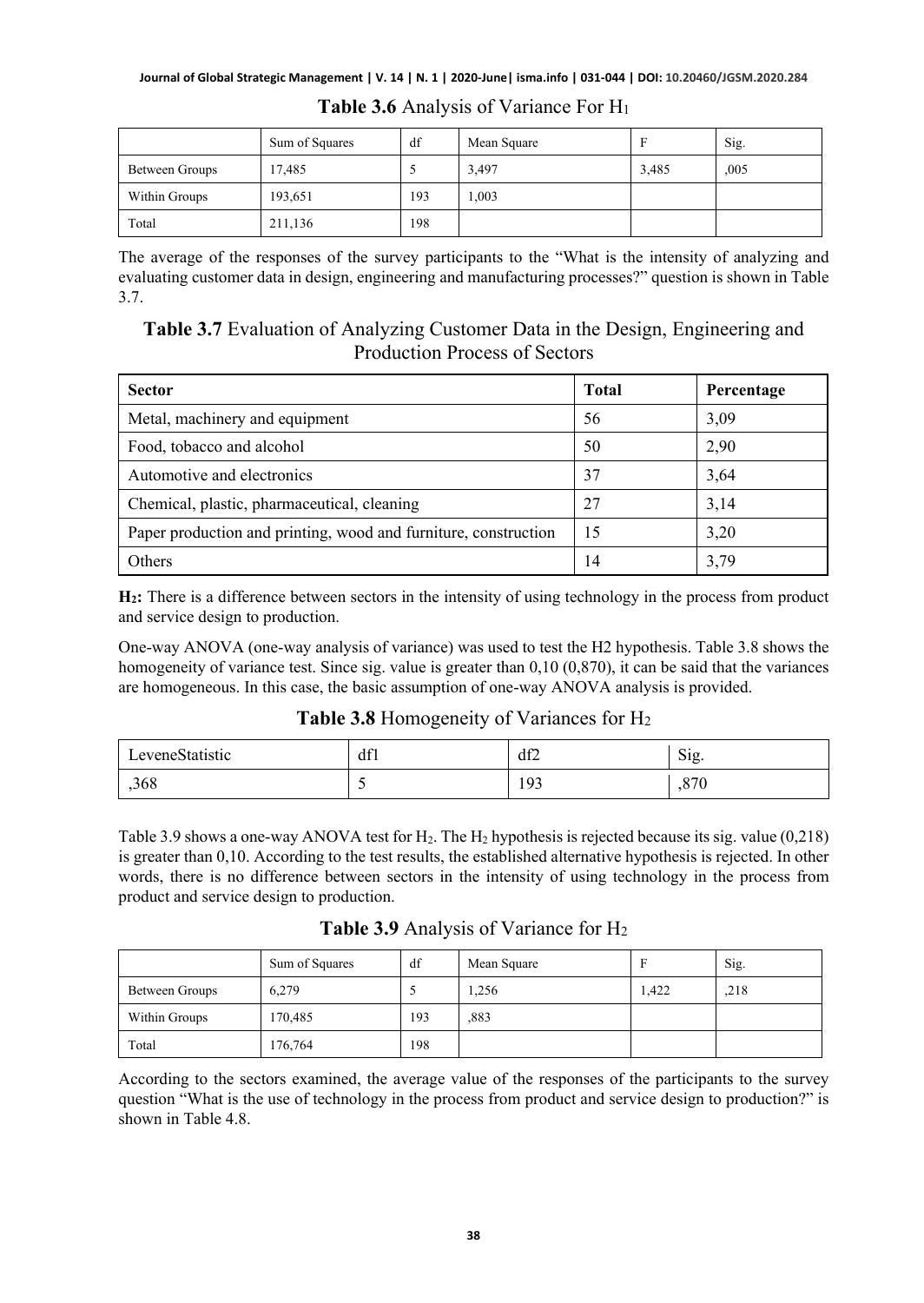#### **Table 3.10** Evaluating the Intensity of Technology Usage in the Process of Sectors from Product and Service Design to Production

| <b>Sector</b>                                                   | Total | Percentage |
|-----------------------------------------------------------------|-------|------------|
| Metal, machinery and equipment                                  | 56    | 3,71       |
| Food, tobacco and alcohol                                       | 50    | 3,52       |
| Automotive and electronics                                      | 37    | 3,86       |
| Chemical, plastic, pharmaceutical, cleaning                     | 27    | 3,40       |
| Paper production and printing, wood and furniture, construction | 15    | 3,53       |
| Others                                                          | 14    | 4,00       |

**H3:** There is a difference between sectors in the intensity of the using information systems in the processes such as planning, production, prediction and supply chain.

One-way ANOVA (one-way analysis of variance) was used to test the  $H_3$  hypothesis. Table 3.11 shows the homogeneity of variance test for  $H_3$ . Since sig. value is greater than 0,10 (0,516), it can be said that the variances are homogeneous. In this case, the basic assumption of one-way ANOVA analysis is provided.

#### **Table 3.11** Homogeneity of Variances for H3 Test

| LeveneStatistic | df1 | df2 | Sig. |
|-----------------|-----|-----|------|
| ,850            |     | 192 | .516 |

One-way ANOVA test for  $H_3$  is shown in Table 3.12.  $H_3$  alternative hypothesis is accepted because sig. value (0,013) is less than 0,10. According to the test results, it can be said that there is a difference between sectors in the intensity of the using information systems in the processes such as planning, production, prediction and supply chain.

|                | Sum of Squares | df  | Mean Square | Е     | Sig. |
|----------------|----------------|-----|-------------|-------|------|
| Between Groups | 13,915         |     | 2,783       | 2,987 | .013 |
| Within Groups  | 178,858        | 192 | .932        |       |      |
| Total          | 192,773        | 197 |             |       |      |

**Table 3.12** Analysis of Variance for H3

According to the sectors examined, the average of the answers of the participants to the question of "What is the use of information systems in processes such as planning, production, estimation, supply chain?" is shown in Table 3.13.

### **Table 3.13** Evaluation of Sectors for the Intensity of Information Systems in Processes such as Planning, Production, Estimation and Supply Chain

| <b>Sector</b>                                                   | Total | Percentage |
|-----------------------------------------------------------------|-------|------------|
| Metal, machinery and equipment                                  | 56    | 3,14       |
| Food, tobacco and alcohol                                       | 50    | 3,00       |
| Automotive and electronics                                      | 37    | 3.69       |
| Chemical, plastic, pharmaceutical, cleaning                     | 27    | 3,00       |
| Paper production and printing, wood and furniture, construction | 15    | 3,26       |
| Others                                                          | 14    | 3,57       |

**H4:** There is a difference between sectors in the rate of technology usage in the process from production to delivery of products and services to the customer.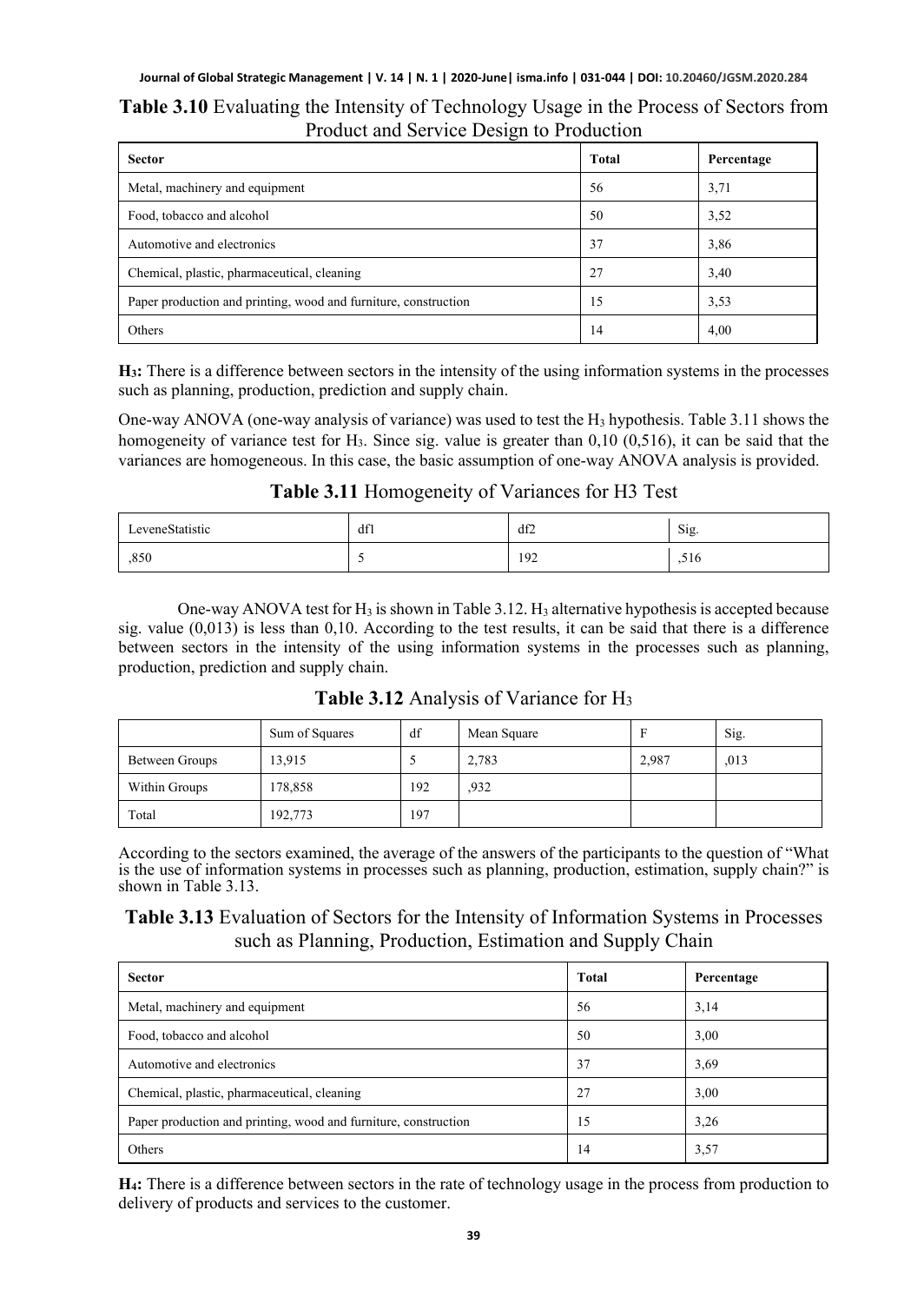One-way ANOVA (one-way analysis of variance) was used to test the H4 hypothesis. Table 3.14 shows the homogeneity of variance test for  $H_4$ . Since, significance value is less than 0,10 (0,053), it can be said that the variances are heterogeneous.

| LeveneStatistic | df1 | df2 | $\sim$<br>$S_1g$ . |
|-----------------|-----|-----|--------------------|
| 2,224           |     | 193 | ,053               |

#### **Table 3.14** Homogeneity of Variances for H4 Test

One-way ANOVA test for  $H_4$  hypothesis is shown in Table 3.15.  $H_4$  alternative hypothesis is rejected because sig. value (0,162) is less than 0,10. According to the test results, it can be said that there is not difference between sectors in the rate of technology usage in the process from production to delivery of products and services to the customer.

|                | Sum of Squares | df  | Mean Square | F     | Sig. |
|----------------|----------------|-----|-------------|-------|------|
| Between Groups | 6.240          |     | 1,248       | 1,600 | ,162 |
| Within Groups  | 150,544        | 193 | ,780        |       |      |
| Total          | 156,784        | 198 |             |       |      |

**Table 3.15** Analysis of Variance for H4

According to the sectors examined, the average of the answers of the participants to the question of "What is the intensity of technology use in the process from production to delivery of products and services to the customer?" is shown in Table 3.16.

### **Table 3.16** Evaluation of Technology Usage Density in Sectors from Production to Delivery of Products and Services to Customer

| <b>Sector</b>                                                   | <b>Total</b> | Percentage |
|-----------------------------------------------------------------|--------------|------------|
| Metal, machinery and equipment                                  | 56           | 2,94       |
| Food, tobacco and alcohol                                       | 50           | 3,04       |
| Automotive and electronics                                      | 37           | 3,35       |
| Chemical, plastic, pharmaceutical, cleaning                     | 27           | 3,07       |
| Paper production and printing, wood and furniture, construction | 15           | 3,00       |
| Others                                                          | 14           | 3,50       |

# **CONCLUSION**

The concept of Industry 4.0 is becoming increasingly popular today. The technological revolution, which started under the leadership of developed countries, undoubtedly makes itself felt in every field of society as well as the production sector. It is not possible to follow this process as a country and not to take the necessary steps and to realize the technological transformations. It is seen that the state policies developed for the transition to the fourth industrial revolution in our country industry have been developed. In addition to the state policies, the aim of the study was to create an awareness of Industry 4.0 in the private sector. In this respect, a questionnaire study was conducted and hypotheses were prepared and examined in parallel with the questionnaire questions.

Before implementing Industry 4.0, Tupa et al. (2018) discussed the risks that may occur in transition to the implementation of Industry 4.0. These risks; cyber attacks and the loss of large data stored. Considering this issue, necessary studies should be done by both goverments and companies.

Salkın et al. (2018) stated that, based on the experiences of industrial enterprises, in the future, monitoring processes of smart products integrated into production, control and cyber systems will be carried out with automation instead of manpower.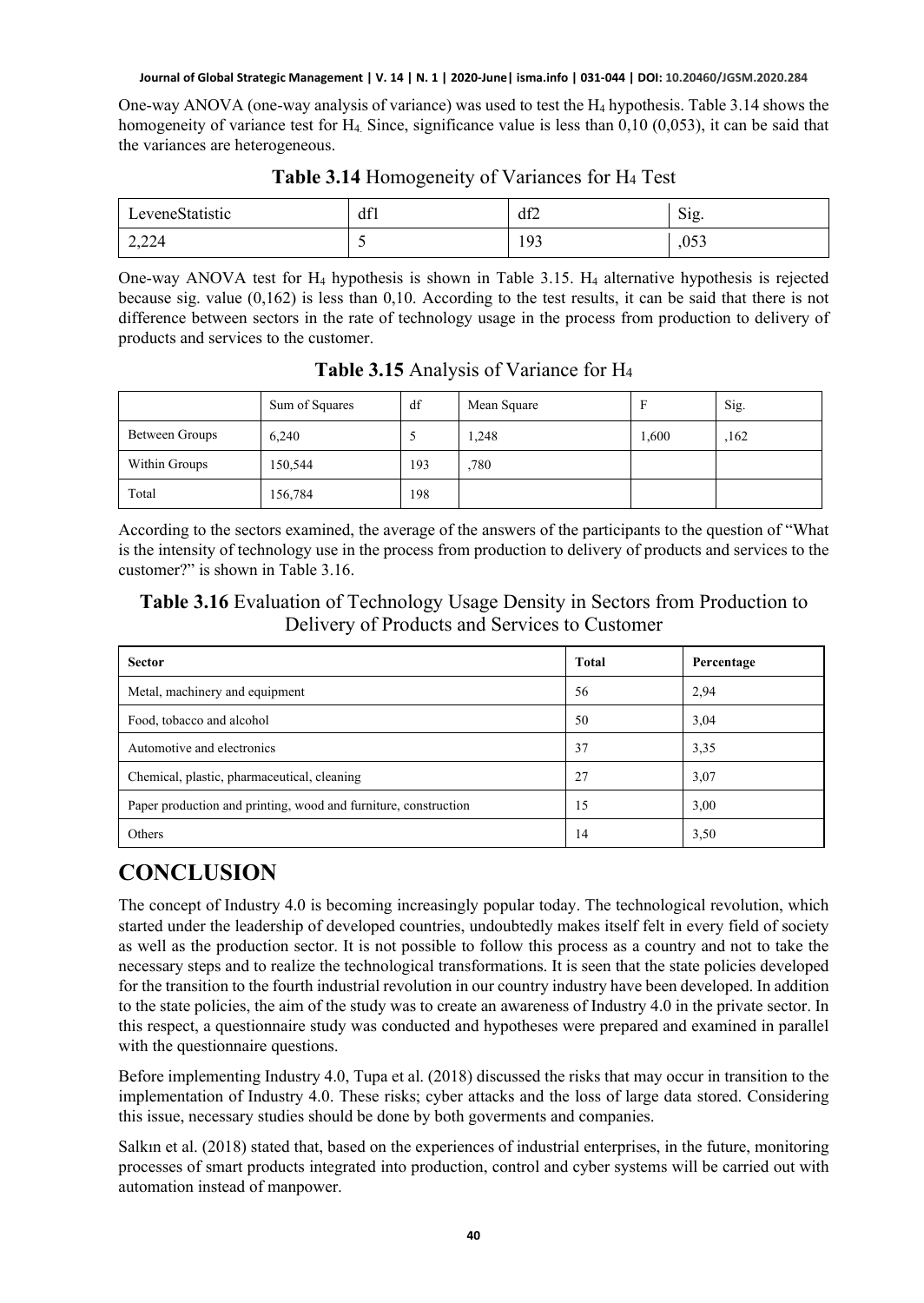Kağnıcıoğlu and Özdemir (2017) examined Industry 4.0 awareness in their study and concluded that enterprises make technological investments in the long term. They stated that since technological investments would be difficult to realize by the enterprises themselves, financial, knowledge, experience sharing and strategic assistance should be provided to enterprises. Similarly, Kağnıcıoğlu and Özdemir (2017) stated in their study that as a result of the Industry 4.0 awareness, the Industry 4.0 knowledge level of the partıicipants is high, but the Industry 4.0 knowledge level is low in the management sense.

As a result of this study, some aspects of transtion to Industry 4.0 on Turkey's manufacturing sector are examined. In the  $H_1$  hypothesis, in the intensity of analyzing and evaluating customer data in design, engineering and production processes between sectors were examined. One-way ANOVA test was performed for  $H_1$  hypothesis. According to the results,  $H_1$  hypothesis was accepted. In this respect, it is said that there is a difference between sectors in the intensity of analyzing and evaluating customer data in design, engineering and production processes.

In the H2 hypothesis, the differences in the intensity of using technology in the process from product and service design to production were examined. One-way ANOVA test was performed for  $H_2$  hypothesis. According to the evaluation results, H2 hypothesis was rejected. According to the data, it can be said that there is no difference in the intensity of technology usage in the process from product and service design to production.

In the  $H_3$  hypothesis, the differences in the intensity of using information systems in the processes such as planning, production, estimation and supply chain between sectors were examined. One-way ANOVA test was used for H<sub>3</sub> hypothesis. According to the evaluation results, H<sub>3</sub> hypothesis was accepted. In other words, it can be said that there is a difference in the intensity of using information systems in sectors such as planning, production, estimation and supply chain.

In the H4 hypothesis, the differences in the rate of technology usage in the process from production to delivery of products and services to customers were examined. One-way ANOVA test was performed for H4 hypothesis. According to the evaluation results, hypothesis H4 was rejected. In other words, there is no difference between the sectors in the rate of technology usage in the process from production to delivery of products and services to the customer.

When the firms participating in the research were categorized by sectors, the results indicate that the knowledge level of Industry 4.0 is higher than others in the automotive and electronics sectors. Because of that, starting from the automotive or electronics sectors where the priorities of the Industry 4.0 awareness level are high, on behalf of the country's manufacturing industry are seen as an important step in the integration into the Industry 4.0 process.

Participants considered the transition to Industry 4.0, but stated that existing knowledge, information and technological infrastructures in the transition to new technologies would not be sufficient.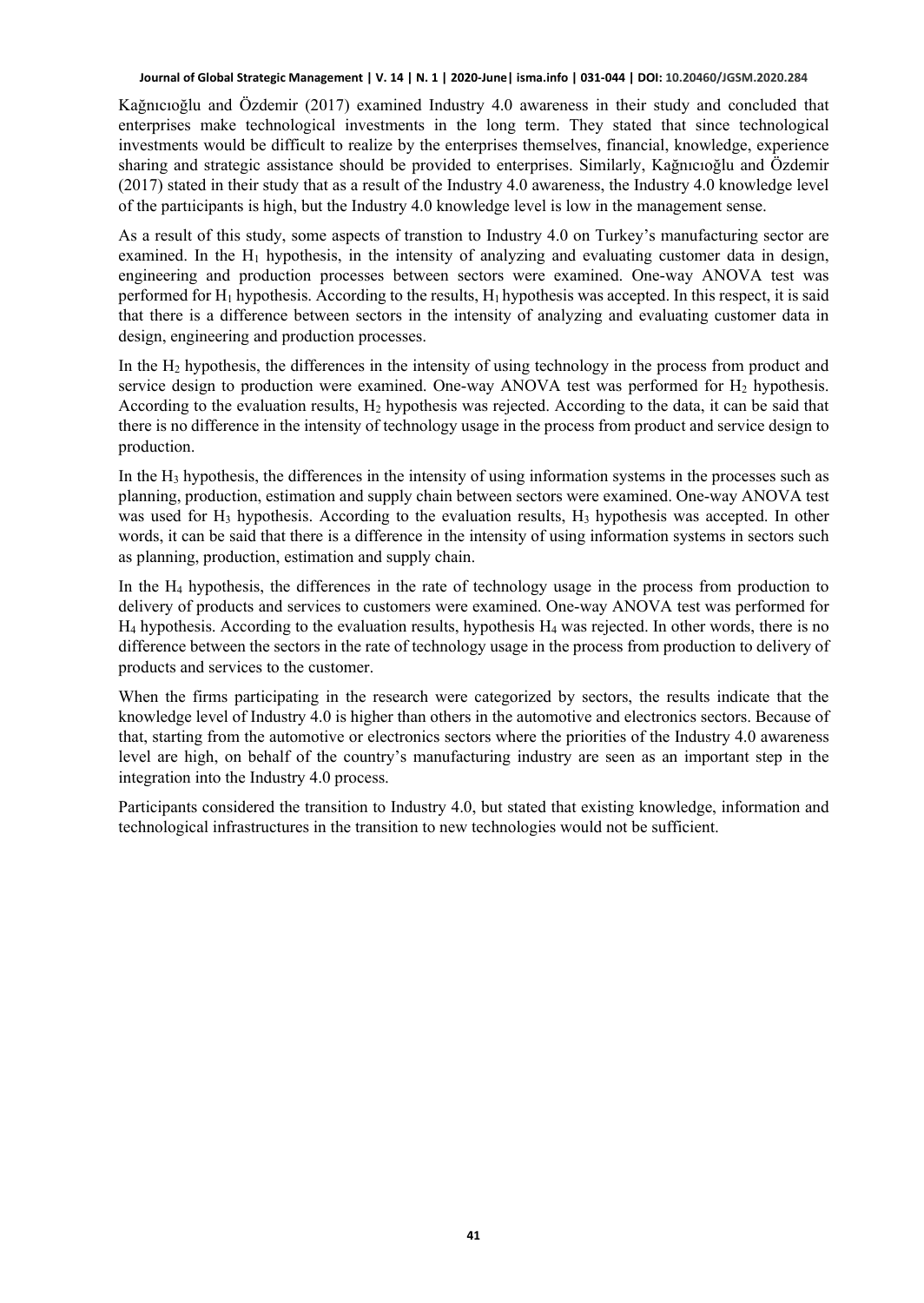## **REFERENCES**

Aksoy, S. (2017). Degisen teknolojiler ve Endustri 4.0: Endustri 4.0'i anlamaya dair bir giris. *Sosyal Arastirma Vakfi Katki*, 4, pp. 34-44.

Alçın, S. (2016). Uretim Icin Yeni Bir İzlek: Sanayi 4.0. *Journal of Life Economics*, sayı. 8, ss. 19-30, http://dx.doi.org/10.15637/jlecon.129 (Access Date: 22.04.2018)

Bakanlar Kurulu Karari. Kucuk ve orta buyuklukteki isletmelerin tanimi,

Nitelikleri ve Siniflandirilmasi Hakkinda yonetmelik. 19/10/2005, No: 2005/9617, Değişik: 10/9/2012- 2012/3834 K.

Bartodziej, C. J. (2017). The Concept Industry 4.0 An Empirical Analysis of Technologies and Applications in Production Logistics. http://www.springer.com/gp/book/9783658165017 (Access date: 18.04.2018)

Benesova, A. and Tupa, J. (2017). Requirements for Education and Qualification of People in Industry 4.0. *Procedia Manufacturing*, pp. 2195 – 2202.

Bortolini, M., Ferrari, E., Gamberi, M., Pilati, F. and Faccio M. (2017). Assembly system design in the Industry 4.0 era: a general framework. *IFAC PapersOnLine*, 50-1, 5700–5705.

Brettel, M., Friederichsen, N., Keller, M. and Rosenberg, M. (2014). How Virtualization, Decentralization and Network Building Change the Manufacturing Landscape: An Industry 4.0 Perspective. Wo*rld Acad. Sci. Eng. Technol. Int. J. Mech. Aerospace, Ind. Mechatron, Manuf. Engineering*, 8(1), pp. 37–44.

Gabaçlı, N. ve Uzunöz, M. (2017). IV. Sanayi Devrimi: Endustri 4.0 ve Otomotiv Sektoru. Uluslararasi Politik, *Ekonomik ve Sosyal Arastirmalar Kongresi*, Bildiriler Kitabi, Cilt:2 Ekonomik Arastirmalar, pp. 149-174.

Garbie, I. (2016). Sustainability in Manufacturing Enterprises: Concepts, Analyses and Assessments for Industry 4.0. [Adobe Acrobat Reader sürümü], Web address:<http://www.springer.com/series/8059>

Hermann, M., Pentek, T. and Otto B. (2016). Design Principles for Industrie 4.0 Scenarios. *System Sciences (HICSS)*, 49th Hawaii International Conference

Hofmann, E. and Rüsch, M. (2017). Industry 4.0 And The Current Status As Well As Future Prospects On Logistics. Computers in Industry, pp. 23–34, http://dx.doi.org/10.1016/j.compind.2017.04.002, (Access Date: 17.04.2018)

Kagermann, H., Wahlster, W. and Helbig J. (2013). Recommendations for Implementing the Strategic Initiative Industrie 4.0. Industrie 4.0 Calisma Grubu, Almanya

Kağnıcıoğlu, C. H. ve Özdemir, E. (2017). Endustri 4.0 Baglaminda Eskisehir Ilindeki Kobi'lerin Degerlendirilmesi. PressAcademia Procedia (PAP), 3, pp. 900-908.

Mehami, J., Nawi, M. and Zhong, R. Y. (2018). Smart automated guided vehicles for manufacturing in the context of Industry 4.0. *Procedia Manufacturing*, 26, pp. 10077-1086.

Morrar, R., Arman, H. and Mousa S. (2017). The Fourth Industrial Revolution (Industry 4.0): A Social Innovation Perspective. Technology Innovation Management Review, 7(11).

Nunes, M. L., Pereira, A.C. and Alves, A.C. (2017). Smart products development approaches for Industry 4.0. *Procedia Manufacturing*, 13, pp. 1215–1222.

Pereira, A.C. and Romero, F. (2017). A review of the meanings and the imlications of the Indusrty 4.0 concept. *Procedia Manufacturing*, 13, pp. 1206–1214.

Salkın, C., Öner, M., Üstündağ, A. and Çevikcan E. (2018). Industry 4.0: Managing The Digital Transformation, Springer Series in Advanced Manufacturing, Chapter 1, A Conceptual Framework for Industry 4.0, pp. 3-22., [https://doi.org/10.1007/978-3-319-57870-5\\_1](https://doi.org/10.1007/978-3-319-57870-5_1)

Schmitt, K. (2013). Top 5 Reasons Why Industry 4.0 Is Real And Important, Digitalist Magazine. [https://www.digitalistmag.com/industries/manufacturingindustries/2013/10/ 15/top-5-reasons-industry-4-](https://www.digitalistmag.com/industries/manufacturingindustries/2013/10/%2015/top-5-reasons-industry-4-0-real-important-0833970) [0-real-important-0833970](https://www.digitalistmag.com/industries/manufacturingindustries/2013/10/%2015/top-5-reasons-industry-4-0-real-important-0833970) (Access Date: 26.03.2018)